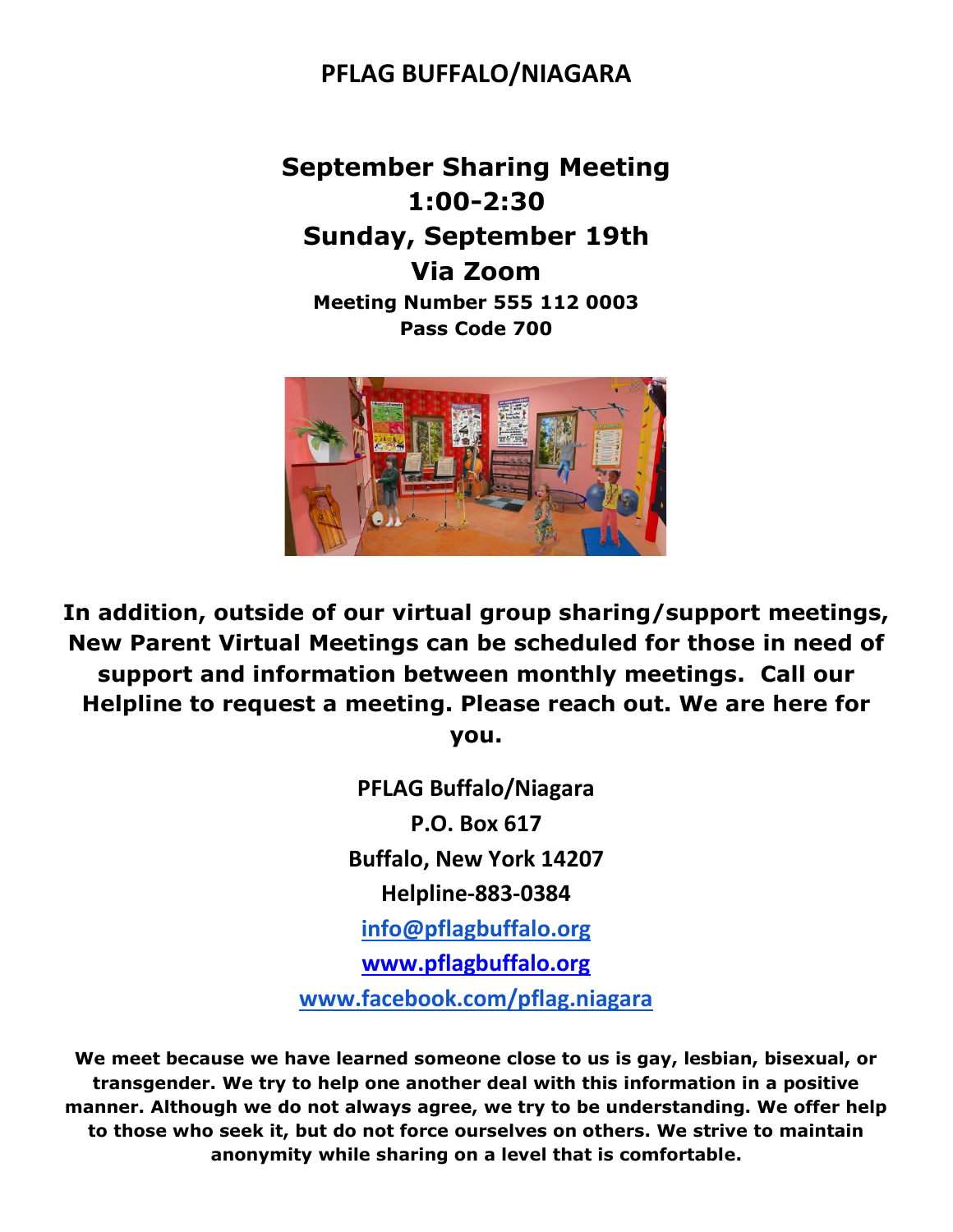## **Introducing** *PFLAG Connects: Communitie*



A new part of our PFLAG Connects program



 PFLAG National is launching *PFLAG Connects: Communities*, where parents and family members of LGBTQ+ people who are part of the Latino, Black/African-American, and AAPI communities can connect to give and receive support.

 Each meeting will be facilitated by members of the community,and will be free to join. More information is coming soon about our first meetings, starting next month.

 PFLAG Nacional lanzará PFLAG Connects: Comunidades, reuniones para padres y familiares de personas LGBTQ+ de la comunidad Latina donde podrán dar y recibir apoyo.

 Cada reunión será facilitada por miembros de la comunidad Latina. Estas reuniones serán gratuitas. Mandaremos más información sobre las reuniones el próximo mes. Si le interesa o conoce a alguien a quien le interesaría participar.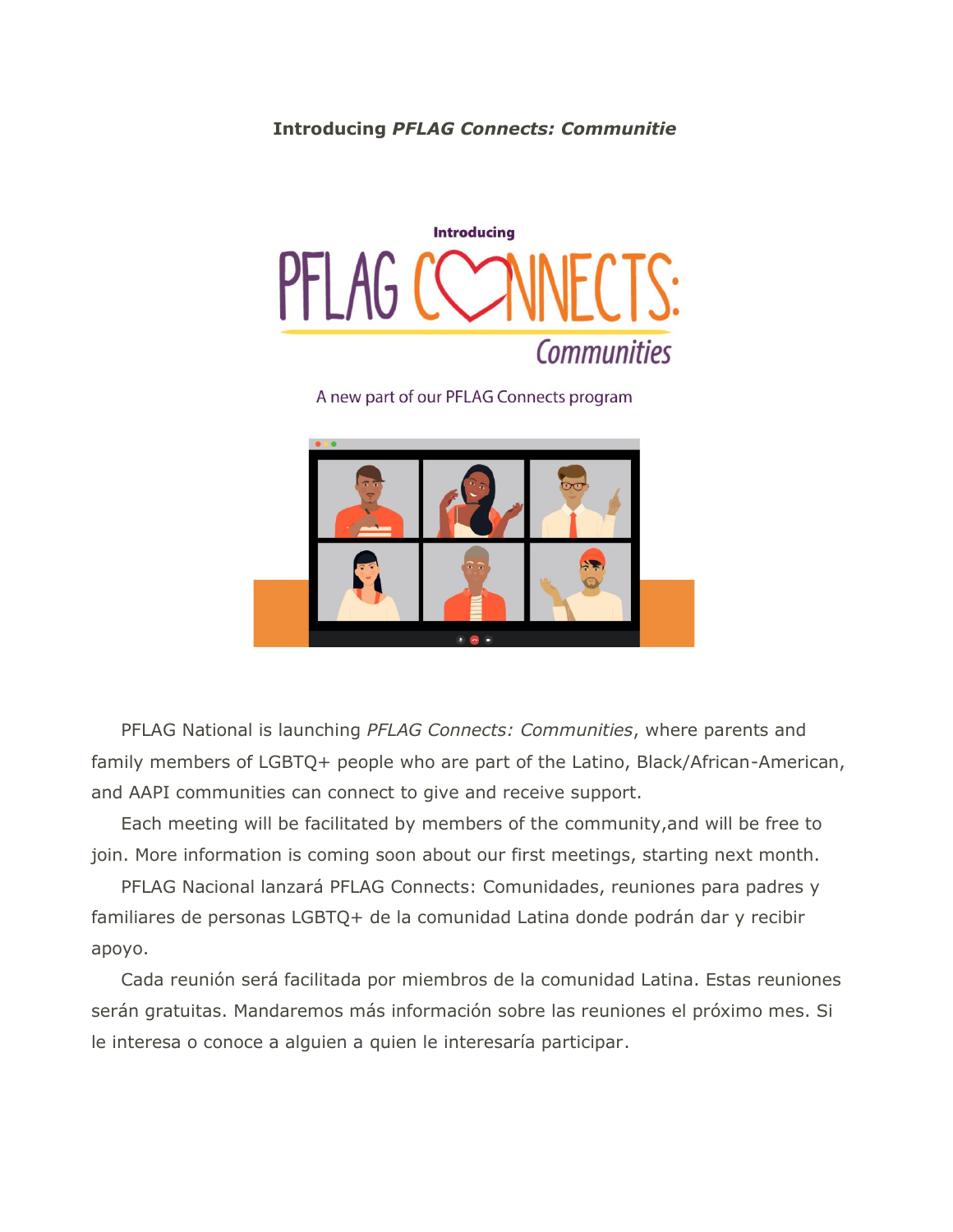## *BOOK CORNER*



 Maybe a back-to-school gift for a loved one going back to school? Maybe a book for yourself to read in cooler fall days?

 We share with you this link from pride.com where earlier this year they recommended a multitude of LGBTQ+ themed and young adult books. Please peruse and find some titles to read or share.

Remember, we have PFLAG bookmarks if you want one to use! Let us know!

Please click or copy and paste:

*https://www.pride.com/books/2021/6/01/26-new-lgbtq-ya-books-add-your-2021 reading-list#media-gallery-media-9*